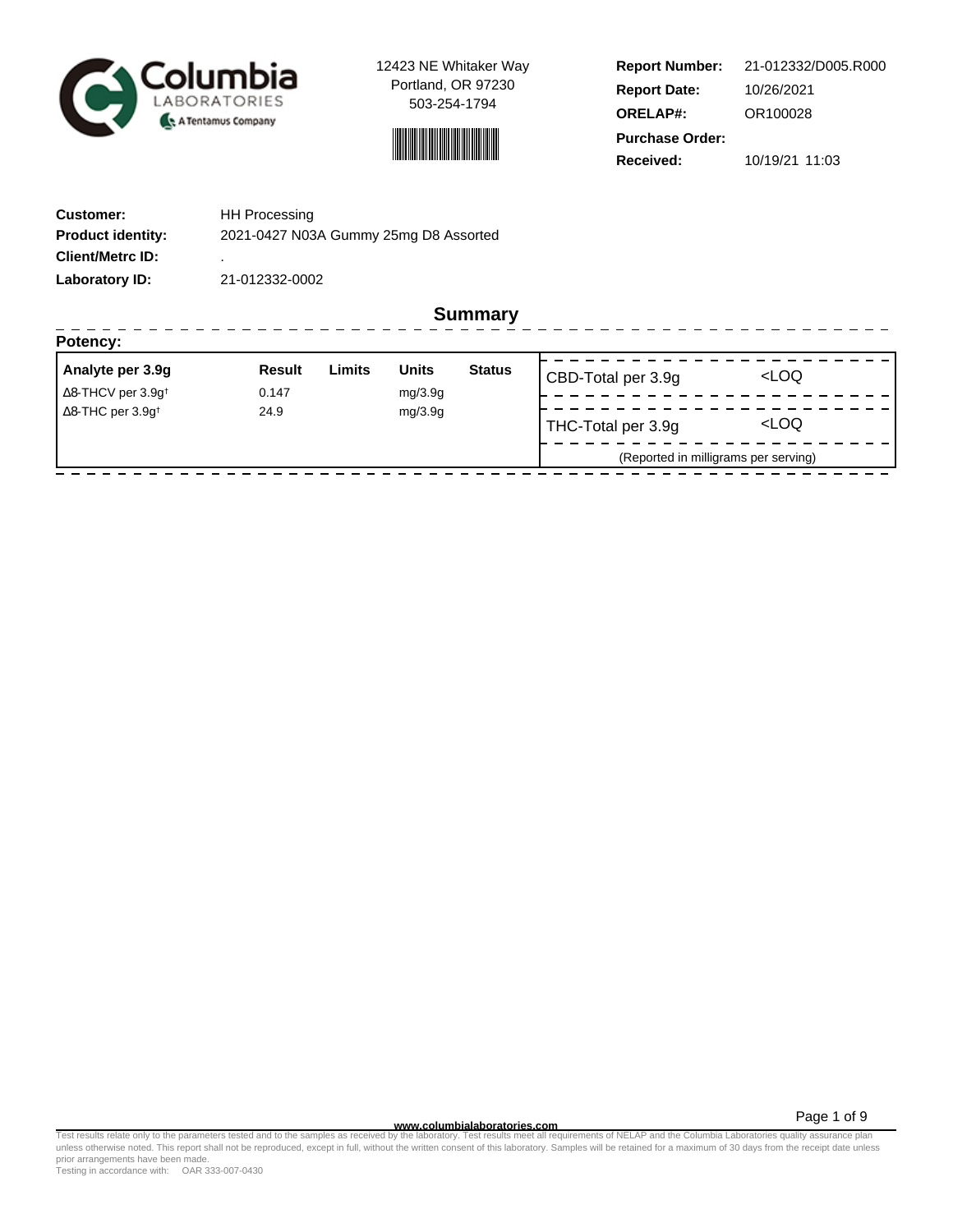

12423 NE Whitaker Way Portland, OR 97230 503-254-1794



| <b>Report Number:</b>  | 21-012332/D005.R000 |  |  |  |  |  |
|------------------------|---------------------|--|--|--|--|--|
| <b>Report Date:</b>    | 10/26/2021          |  |  |  |  |  |
| <b>ORELAP#:</b>        | OR100028            |  |  |  |  |  |
| <b>Purchase Order:</b> |                     |  |  |  |  |  |
| <b>Received:</b>       | 10/19/21 11:03      |  |  |  |  |  |

**Customer:** HH Processing

| <b>Product identity:</b>    | 2021-0427 N03A Gummy 25mg D8 Assorted |
|-----------------------------|---------------------------------------|
| <b>Client/Metrc ID:</b>     | ٠                                     |
| <b>Sample Date:</b>         |                                       |
| Laboratory ID:              | 21-012332-0002                        |
| <b>Evidence of Cooling:</b> | No                                    |
| Temp:                       | 20.3 °C                               |
| <b>Relinquished by:</b>     | UPS                                   |
| Serving Size #1:            | 3.9 <sub>g</sub>                      |

## **Sample Results**

| Potency per 3.9g                     |               | Method J AOAC 2015 V98-6 (mod) Units mg/se Batch: 2109608 Analyze: 10/22/21 6:34:00 PM |            |              |
|--------------------------------------|---------------|----------------------------------------------------------------------------------------|------------|--------------|
| Analyte                              | <b>Result</b> | Limits<br><b>Units</b>                                                                 | <b>LOQ</b> | <b>Notes</b> |
| CBC per 3.9g <sup>t</sup>            | $<$ LOQ       | mg/3.9g                                                                                | 0.122      |              |
| CBC-A per 3.9g <sup>t</sup>          | $<$ LOQ       | mg/3.9g                                                                                | 0.122      |              |
| CBC-Total per 3.9g <sup>+</sup>      | $<$ LOQ       | mg/3.9g                                                                                | 1.88       |              |
| CBD per 3.9g                         | $<$ LOQ       | mg/3.9g                                                                                | 0.122      |              |
| CBD-A per 3.9g                       | $<$ LOQ       | mg/3.9g                                                                                | 0.122      |              |
| CBD-Total per 3.9g                   | $<$ LOQ       | mg/3.9g                                                                                | 1.88       |              |
| CBDV per 3.9g <sup>+</sup>           | $<$ LOQ       | mg/3.9g                                                                                | 0.122      |              |
| CBDV-A per 3.9g <sup>+</sup>         | $<$ LOQ       | mg/3.9g                                                                                | 0.122      |              |
| CBDV-Total per 3.9g <sup>+</sup>     | $<$ LOQ       | mg/3.9g                                                                                | 1.87       |              |
| CBE per 3.9g <sup>+</sup>            | $<$ LOQ       | mg/3.9g                                                                                | 0.122      |              |
| CBG per 3.9g <sup>t</sup>            | $<$ LOQ       | mg/3.9g                                                                                | 0.122      |              |
| CBG-A per 3.9g <sup>t</sup>          | $<$ LOQ       | mg/3.9g                                                                                | 0.122      |              |
| CBG-Total per 3.9g <sup>+</sup>      | $<$ LOQ       | mg/3.9g                                                                                | 1.88       |              |
| CBL per 3.9g <sup>t</sup>            | $<$ LOQ       | mg/3.9g                                                                                | 0.122      |              |
| CBL-A per 3.9g <sup>+</sup>          | $<$ LOQ       | mg/3.9g                                                                                | 0.122      |              |
| CBL-Total per 3.9g <sup>+</sup>      | $<$ LOQ       | mg/3.9g                                                                                | 1.88       |              |
| CBN per 3.9g                         | $<$ LOQ       | mg/3.9g                                                                                | 0.122      |              |
| CBT per 3.9g <sup>t</sup>            | $<$ LOQ       | mg/3.9g                                                                                | 0.122      |              |
| ∆8-THCV per 3.9g <sup>+</sup>        | 0.147         | mg/3.9g                                                                                | 0.122      |              |
| $\Delta$ 8-THC per 3.9g <sup>+</sup> | 24.9          | mg/3.9g                                                                                | 0.122      |              |
| $\Delta$ 9-THC per 3.9g              | $<$ LOQ       | mg/3.9g                                                                                | 0.122      |              |
| exo-THC per 3.9g <sup>+</sup>        | $<$ LOQ       | mg/3.9g                                                                                | 0.122      |              |
| THC-A per 3.9g                       | $<$ LOQ       | mg/3.9g                                                                                | 0.122      |              |
| THC-Total per 3.9g                   | $<$ LOQ       | mg/3.9g                                                                                | 1.88       |              |
| THCV per 3.9g <sup>t</sup>           | $<$ LOQ       | mg/3.9g                                                                                | 0.122      |              |
| THCV-A per 3.9g <sup>+</sup>         | $<$ LOQ       | mg/3.9g                                                                                | 0.122      |              |
| THCV-Total per 3.9g <sup>+</sup>     | $<$ LOQ       | mg/3.9g                                                                                | 1.87       |              |
| Total Cannabinoids per 3.9g          | 25.1          | mg/3.9g                                                                                |            |              |

**WWW.columbialaboratories.com**<br>unless otherwise noted. This report shall not be reproduced, except in full, without the written consent of this laboratory. Samples will be retained for a maximum of 30 days from the receipt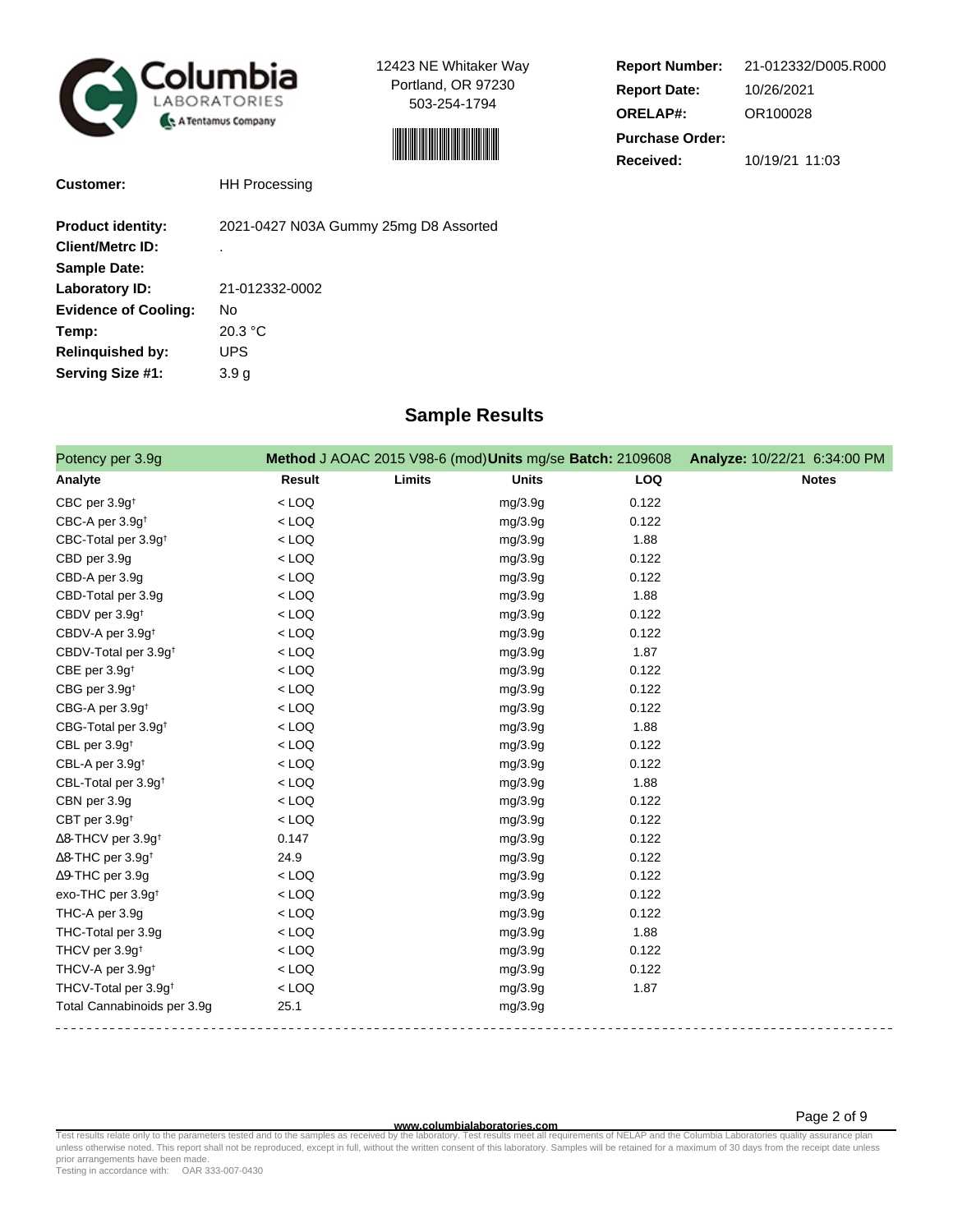

12423 NE Whitaker Way Portland, OR 97230

503-254-1794



**Report Number: Report Date: ORELAP#:** 10/26/2021 OR100028 **Received:** 10/19/21 11:03 **Purchase Order:** 21-012332/D005.R000

| <b>Nutrition</b>      |        |        |       |       |         |          |                             |                     |  |
|-----------------------|--------|--------|-------|-------|---------|----------|-----------------------------|---------------------|--|
| Analyte               | Result | Limits | Units | LOQ   | Batch   | Analvze  | Method                      | <b>Status Notes</b> |  |
| <b>Water Activity</b> | 0.654  |        | Aw    | 0.030 | 2109463 | 10/20/21 | AOAC 978.18                 |                     |  |
| рH                    | 3.40   |        | N/A   |       | 2109504 |          | 10/21/21 AOAC 981.12 (mod.) |                     |  |

**WWW.columbialaboratories.com**<br>unless otherwise noted. This report shall not be reproduced, except in full, without the written consent of this laboratory. Samples will be retained for a maximum of 30 days from the receipt